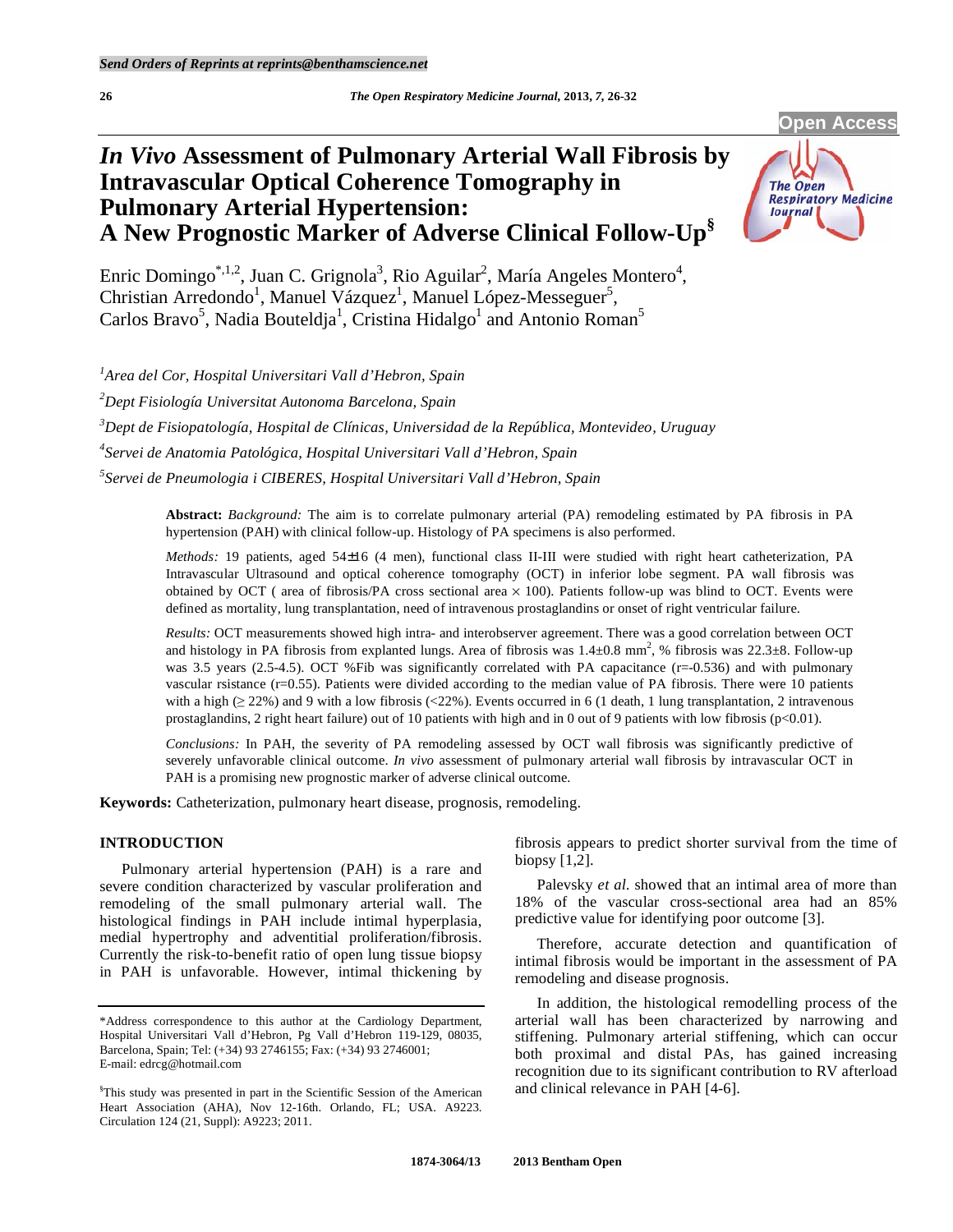Remarkable advances in the different vascular imaging techniques such as computed magnetic resonance, intravascular ultrasound (IVUS) or optical coherence tomography (OCT) provide an opportunity to gain insight into the histopathology that could previously only be obtained through open lung biopsy.

 Intravascular Ultrasound (IVUS) has been validated as a reliable method for describing pulmonary vessel wall morphology [4,7,8].

 Optical Coherence Tomography (OCT) is a new highresolution imaging modality that has proven its superiority over IVUS for characterization of coronary atherosclerotic plaque [9,10].

 OCT utilizes a near infrared light source (1300 nm of wavelength) in combination with advanced fiber-optics to create a dataset of the artery wall. The use of infrared light allows for a ten-fold higher image resolution but at the expense of a reduced penetration depth (2-3 *vs* 4-8 mm) [11]. According to our knowledge, there is scarce and poorly analyzed literature on the use of OCT in PAH [12,13].

 The objective of this study is to investigate the ability and accuracy of OCT to detect and quantify intimal fibrosis, as a marker of histological remodeling of the pulmonary arterial wall in patients with PAH, and to analyze its relation to right ventricular afterload and clinical prognosis.

## **METHODS**

# **Study Population**

 Nineteen consecutive patients with stable (no change in clinical status or medication in the last 6 months) PAH attending the Pulmonary Hypertension Unit outpatient clinic of our hospital were recruited for undergoing cardiac catheterization at our institution (January 2007 - September 2008). The only exclusion criteria were refusal to participate in the study or having PAH in functional class IV. The study had been approved by the institutional ethics committee, and a written informed consent had been obtained from every patient. Basal clinical and hemodymanic characteristics are shown in Table **1**.

 The patients were aged 25-81 years, in functional class 2- 3, with no clinical and pharmacological changes in the last 4- 6 months. The diagnosis of PAH was made according to the standard algorithm including a right heart catheterization. All patients were treated according to current guidelines.( 3 on bosentan, 10 on sildfenafil, 4 on bosentan and sildenafil, 1 on bosentan, sildenafil and epoprostenol, and 1 on bosentan, sildenafil and iloprost ).

## **Hemodynamic and IVUS Assessments**

 Right heart catheterization is part of the routine followup of these patients at our institution. IVUS and OCT were performed for the purposes of the study. All patients underwent right heart catheterization in supine position and breathing room air. A 7 F Swan-Ganz catheter (Edwards Lifesciences, USA) was inserted into a brachial vein and a 5 F end-hole catheter was inserted into the right radial artery. Catheters were connected to fluid-filled transducers and zeroed at the atmospheric pressure. Right atrial pressure, pulmonary arterial pressure (PAP), pulmonary arterial occlusion pressure (PAOP) and systemic arterial pressure were measured. Cardiac output and cardiac index were obtained from the Fick method and assumed basal oxygen consumption. Pulmonary vascular resistance index (PVRI) was calculated as mean arterial pulmonary pressure minus PAOP/cardiac output x body surface area. Pulmonary vascular capacitance was estimated as stroke volume/pulse pressure [5,14]

| Hemodynamic, IVUS and OCT Data<br>Table 1. |  |  |
|--------------------------------------------|--|--|
|--------------------------------------------|--|--|

| Female, n (%)                                 | 15 (79)        |
|-----------------------------------------------|----------------|
| Age (years)                                   | $54 \pm 16$    |
| WHO, $n$ $(\%)$                               |                |
| Class II                                      | 9(47)          |
| Class III                                     | 10(53)         |
| Diagnoses, n (%)                              |                |
| <b>IPAH</b>                                   | 14 (74)        |
| PAH associated with collagen vascular disease | 3(16)          |
| PAH associated with HIV                       | 2(10)          |
| 6MWT(m)                                       | $384 \pm 99$   |
| Mean PAP (mmHg)                               | $46 + 14$      |
| Pulse PAP (mmHg)                              | $44 + 15$      |
| PVRI (wood units. $m2$ )                      | $16.7 + 7.4$   |
| $Cp$ (ml/mm $Hg$ )                            | $1.33 \pm 0.8$ |
| $CI$ (liters/min/m <sup>2</sup> )             | $2.2 \pm 0.5$  |
| $SVI$ (ml/m <sup>2</sup> )                    | $30 \pm 9$     |
| RAP (mmHg)                                    | $8 \pm 3$      |
| PAOP (mmHg)                                   | $9 \pm 2$      |
| Mixed VOS (%)                                 | $64 \pm 7$     |
| IVUSp(%)                                      | $23.6 \pm 11$  |
| Elastic Modulus (mmHg)                        | $200 \pm 85$   |
| % Fibrosis (OCT)                              | $22.3 \pm 8$   |
| Fibrosis Area $(mm^2)$                        | $1.4 \pm 0.8$  |

Data are mean ± SD. CI: cardiac index; Cp: capacitance index; IVUSp: IVUS pulsatility; Mixed VOS: mixed venous oxygen saturation; PAOP: pressure arterial oclusion pressure; PAP: pulmonary arterial pressure; RAP: right atrial pressure.

 IVUS was done with an Eagle Eye Gold catheter 20MHz, 3.5F (Volcano Corporation, USA). Images were obtained from a segmental PA of the inferior lobe (elastic PA between 2-3 mm) [15]. Diastolic and systolic cross-sectional areas of the studied segment were analyzed off-line by two observers unaware of clinical and hemodynamic findings. We estimated IVUS pulsatility as (systolic – diastolic lumen area/diastolic lumen area  $\times$  100) and elastic modulus as (pulse pressure/pulsatility) [4,15,16]. Intra- and interobserver validation of IVUS measurements in our laboratory had already been published [6].

## **Time Domain OCT Acquisition and Analysis**

 After hemodynamic and IVUS measurements, the OCT acquisition was performed using a commercially available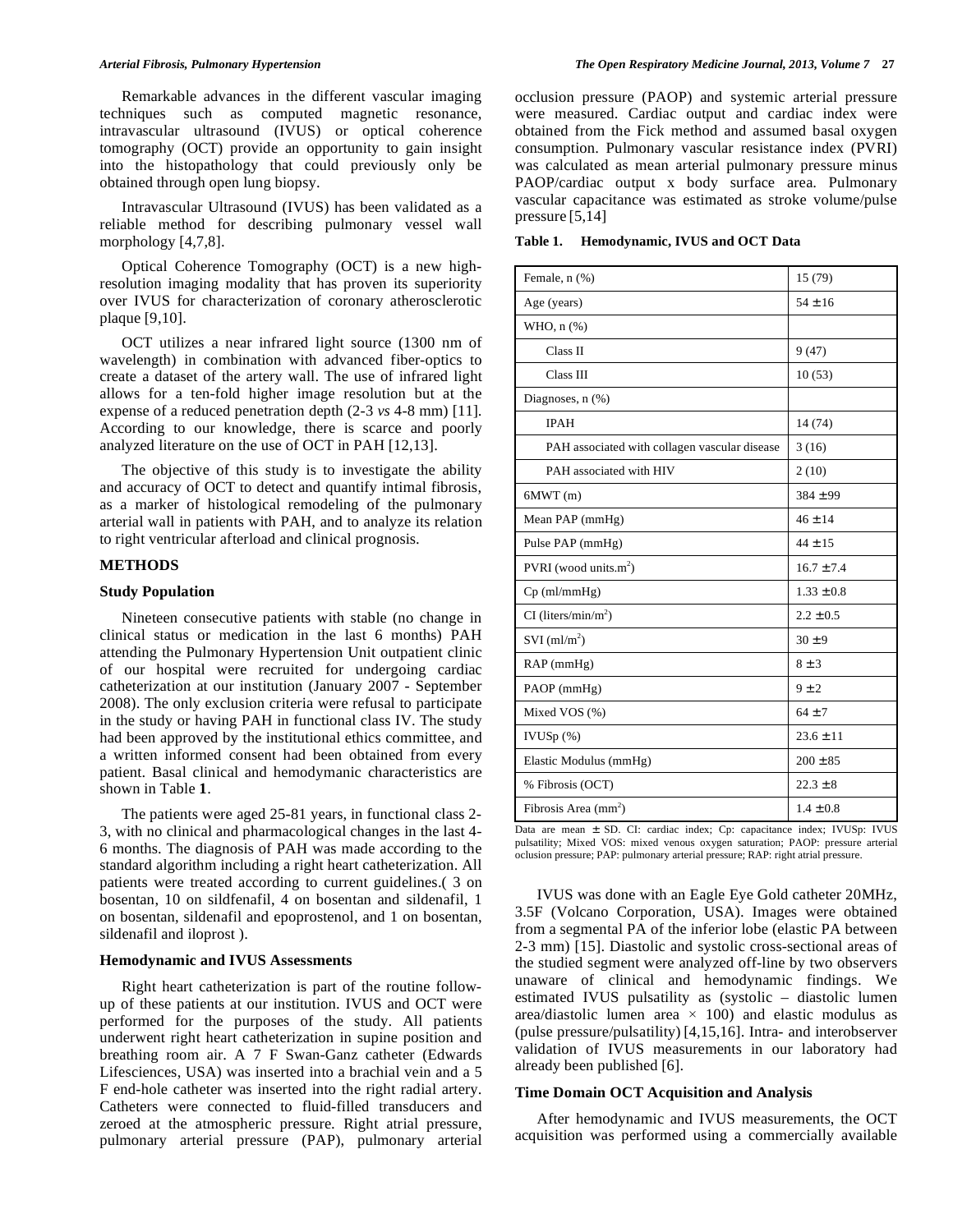system for intracoronary imaging (LightLab Imaging, Westford MA, USA) [11].

 An Helios coaxial occlusion balloon catheter and a LightLab ImageWire (LightLab Imaging Inc, Westford MA, USA) was advanced over a 0,014" guidewire into the same pulmonary artery branch where the IVUS images were obtained, using an exchange guidewire system and X-ray control. This method guarantees that IVUS, OCT and PA pressure are obtained at the same level of the studied PA branch. Images were acquired during a pullback rate of 1.0 mm/s. Occlusion and saline flush technique was used. PA flow is stopped by inflating the proximal occlusion balloon and flushing a crystalloid solution through the end-hole of the balloon catheter in order to run off blood and obtain high quality images. The size of the studied arteries was within the published penetration depth range of the OCT [17].

 According to the study from Yabushita *et al.* [18], fibrosis is represented by OCT as intimal thickening with a high reflectivity, low attenuation and homogenous signal. In the same image the inner lumen area and the area limited by the outer boundary of fibrosis are measured. Subtraction of these two areas represents fibrosis area. Percentage of fibrosis is calculated as the ratio between the fibrosis area / lumen cross-sectional area (%fibrosis).

 Reproducibility of the OCT fibrosis area was assessed in a random sample of 10 PAH patients of the study population.. Bland-Altman analysis was performed to evaluate the intraobserver and interobserver agreement. The OCT measurements were repeated blindly a few days later by the same observer and by a second independent observer, on the same cross-sectional image of the OCT pullback. The results are expressed as intraclass correlation coefficient.

#### **Pathology Study**

 One pulmonary artery from a patient with PAH and one from a normal lung were studied with OCT and histology. The arteries were dissected from two explanted lungs, one from a patient with PAH receiving pulmonary transplantation and the other from a patient with healthy lungs who died from another cause. Two 4 cm-long arterial segments were sent for OCT imaging. After the OCT study, the arteries were sectioned every 2 mm, embedded in paraffin, sectioned with the microtome at  $5 \mu m$  and stained with Hematoxylin-Eosin and Masson Trichrome for wall fibrosis assessment. OCT imaging was performed with the same OCT imaging catheter with the pulmonary artery submerged in saline. Automatic pull-back at a constant speed was performed along the length of the artery and used to calculate the precise location of the studied PA segment. OCT and histological images were thus obtained from the same PA section.

#### **Clinical Follow-Up**

 Patients were prospectively followed up every six months. No patients were lost to follow-up. Physicians who carried out the follow-up were blind to the IVUS and OCT results. Prior to analysis, patients had been divided into 2 groups, low and high degree of fibrosis, according to the median value of PA wall OCT fibrosis percentage.

 The outcome was clinical deterioration, that had been initially defined in terms of either mortality, lung transplantation, need of intravenous prostaglandins or onset of clinical right ventricular failure.

#### **Statistical Analysis**

 Both measured and calculated data were expressed as mean±standard deviation. Data analysis was carried out with SPSS 17.0 for Windows. All subjects were included in the analysis. Results were considered significant if  $p \leq 0.05$ . Student's t-test for independent samples was used to evaluate differences between groups; chi-squared was used for analyzing categorical variables (proportions), and Pearson's test for correlations. Bland-Altman analysis was used to evaluate inter- and intraobserver agreement. The Kaplan-Meier method was used to obtain survival curves.

#### **RESULTS**

## **Hemodynamics, OCT and IVUS in PAH Patients**

 Table **1** shows clinical data and mean values for hemodynamic, IVUS and OCT variables of all patients. A typical OCT image of a PA in a patient with pulmonary arterial hypertension is shown in Fig. (**1**). Measurements of both maximal and minimal areas showed a high intra and interobserver agreement. Intraclass intraobserver correlation coefficients were: 0.997 (CI95%: 0.989-0.999) and 0.999 (CI95%:0.996-0.999) and the interclass interobserver correlation coefficients were: 0.998 (CI95%: 0.993-0.999) and 0.999 (CI95%:0.998-0.999) for maximal and minimal areas, respectively.

 OCT percentage of fibrosis was better correlated with capacitance (r=  $-0.53$ ; p=0.02) than with PVRI (r = 0.55; p=0.01) (Fig. **2**). Neither IVUS pulsatility nor elastic modulus were correlated with OCT. After dividing the cohort of patients according to the median of elastic modulus (203 mmHg), no differences in percentage of fibrosis were found between high and low wall stiffness groups (21 ± 5 *vs*  $21 \pm 9$  %, NS). After dividing the cohort of patients according to the median of OCT fibrosis (22%), mean PAP and PVRI were higher ( $p < 0.05$ ) and Cp was lower ( $p =$ 0.07) in the patients with higher OCT fibrosis. However, no differences in IVUSp and EM were found between high and low PA fibrosis groups (25 ± 14 *vs* 27 ± 17 %; and 197 ± 100 *vs*  $194 \pm 68$  mmHg; respectively).

## **OCT and Histological Fibrosis**

 Fig. (**3**) shows the excellent agreement between the assessment of PA wall fibrosis by OCT and histology in a patient without PH (no fibrosis) and in a patient with PAH (severe fibrosis).

#### **Clinical Follow-Up**

 All patients were prospectively followed up for 3.5 years (2.5-4.5 years). Patients were divided into 2 groups, low  $(16±4)$  and high  $(29±6%)$  degree of fibrosis, according to the median value of PA wall OCT fibrosis percentage (22%). Mean follow-up time was not significantly different between patients with severe or non-severe fibrosis. There were 10 patients with a high degree of fibrosis ( $\geq$  22%) and 9 with a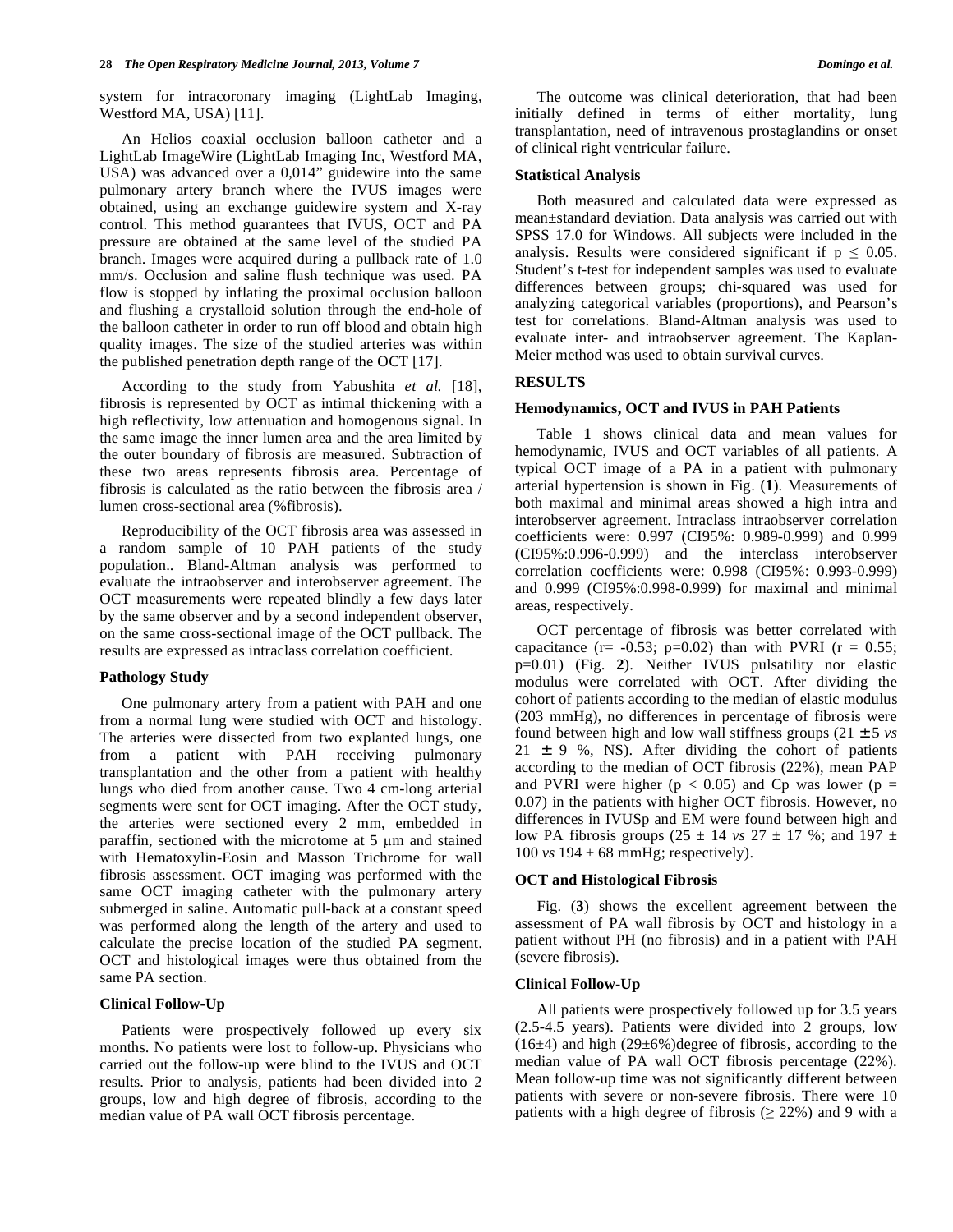

**Fig. (1).** *In vivo* OCT image of a pulmonary artery in a patient with Pulmonary Arterial Hypertension (**a**). Calculation of the amount of fibrosis of the arterial wall (**b**).



**Fig. (2).** Pearson correlations between pulmonary vascular resistance index (PVRI) (**a**) and PA capacitance (**b**) and % of fibrosis. Dot diagram of PVRI (**c**) and Cp (**d**) in all patients studied grouped according to % of fibrosis.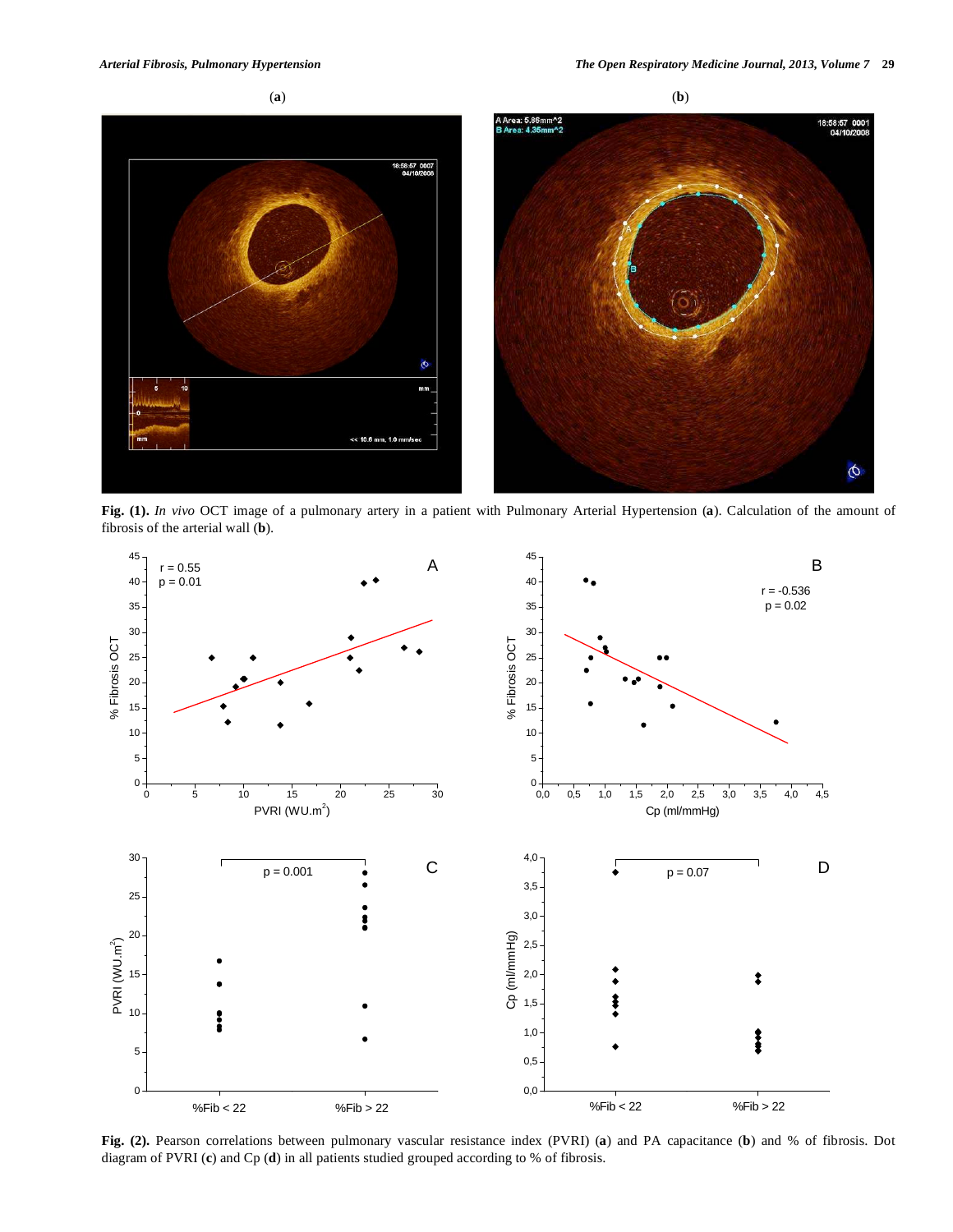

**Fig. (3).** Cross-section of a medium-sized pulmonary artery from a patient without pulmonary hypertension showing a medium-sized pulmonary artery without hypertensive changes (Masson Trichrome, x 100) (**a**). OCT image of the same cross-section where no fibrosis is appreciated (**b**). Cross-section of a medium-sized pulmonary artery from a patient with pulmonary hypertension showing severe intimal fibrosis (Masson Tricrome, x 100) (**c**). OCT image of the same cross-section where the area of fibrosis has been marked ( area between green and yellow lines ) (**d**).

lower degree of fibrosis (<22%). Clinical deterioration, as previously defined, were present in 6 patients (1 death, 1 lung transplantation, 2 intravenous prostaglandins, 2 right heart failure) out of 10 patients with severe fibrosis and in 0 out of 9 patients with less fibrosis ( $p<0.01$ ). In Kaplan-Meier analysis, mean time to event was markedly different between both groups of patients (Log-Rank test p=0.011) (Fig. **4**).

# **DISCUSSION**

 This is the first study to assess the ability of OCT for detecting and estimating PA fibrosis and to correlate it with RV afterload, PA wall stiffness and clinical prognosis in patients with stable PAH. OCT provides a high-quality

morphological evaluation of the elastic pulmonary vessels of patients with pulmonary hypertension. The exploration is safe, and can be undertaken at the time of right heart cardiac catheterization with a high inter and intraobserver agreement.

 The excellent agreement between OCT and histological fibrosis images in the explanted PA offer additional validation for using this new technique to quantify PA wall fibrosis (Fig. **3**).

 Patients with a higher degree of wall intimal fibrosis showed higher steady (PVRI increase) and pulsatile (capacitance decrease) components of PA afterload. Although intimal fibrosis is associated with an increase in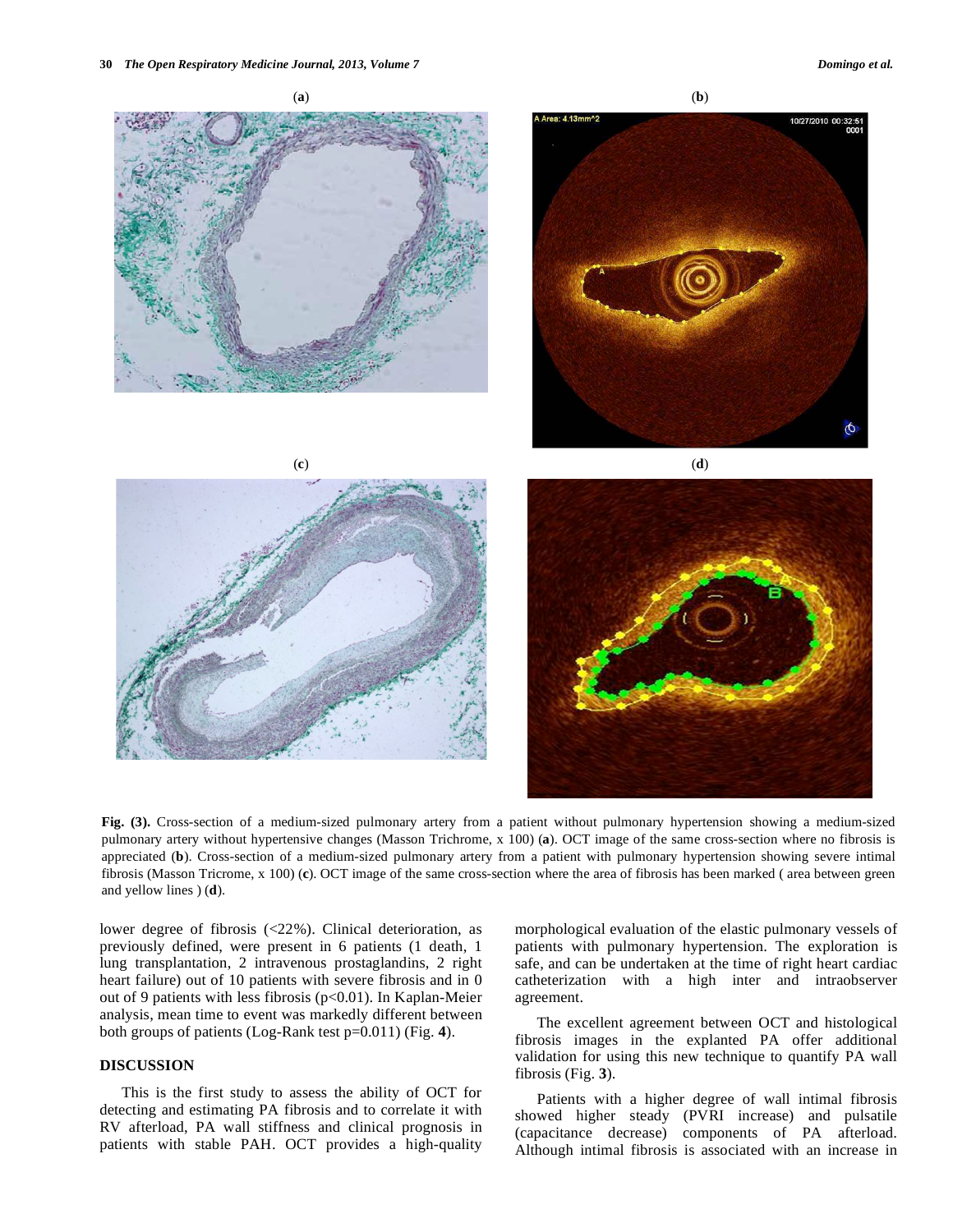elastic modulus, the absence of correlation between structural (OCT fibrosis) and functional (IVUS elastic modulus) wall remodeling makes evident the complex interaction between the different PA wall components in the remodeling process. The increased elastic modulus not only depends on the extent of wall fibrosis. Vasoconstriction, transmural PA pressure and wall geometrical factors (thickness/radius ratio) also influence the elastic modulus. In addition, this cohort represents extremely ill patients with such a high degree of wall fibrosis that it does not allow the analysis of the relationship between fibrosis and elastic modulus throughout the whole continuum of the disease process [16,19-21].





**Fig. (4).** Event-free Kaplan-Meier survival curve for severe fibrosis (green) and non-severe fibrosis (blue) groups of patients showing a clinically relevant and significant difference.

Palevsky *et al.* [3] showed that only the area of intimal fibrosis was significantly different between those patients who exhibited rapid deterioration and those PH who remain stable on follow-up. The mean area of intimal fibrosis was 25.6  $\pm$  15.8% for the group that worsened rapidly and 10  $\pm$ 7.6% for stable patients, with 18% as cutoff point. This is in accordance with our data, since patients with severe fibrosis  $( \geq 22\%)$  presented more clinical events (including death and lung transplantation) than patients with less fibrosis  $\left($  < 22%).

 OCT only allows the assessment of capacitance vessels but not that of resistance vessels. Capacitance vessels are upstream from the resistance vessels evaluated using standard histopathologic criteria for disease severity. However the decrease in PA capacitance has been proven to be a strong predictor of mortality tn PAH [5].

 Therefore the *in vivo* histological analysis with OCT of the severity of wall fibrosis of capacitance PA may represent a novel approach to the study of the remodeling process in these arteries. Furthermore the severity of OCT wall fibrosis observed in our patients is clearly and significantly related to clinically relevant events during mid-term follow-up, which stresses the prognostic value of the assessment of histological wall remodeling in capacitance vessels (Fig. **4**).

## **STUDY LIMITATIONS**

 The pulmonary vascular illness is patchy rather than uniform throughout the lung. We estimated OCT fibrosis of PA elastic arteries of lower lobes since Bressollette *et al.*  showed that lower lobes PA have greater wall thickness than in upper lobes [22].

 A limitation of OCT is its limited penetration depth, although the vessels imaged in this study (2-3 mm) are in the range of OCT performance [17,23,24]. Although, there is a good correlation between histological intimal fibrosis and OCT fibrosis, additional clinical-pathological correlation studies will be important to further define PA wall tissue characteristics by OCT assessments.

 This study only analyzed 19 patients. Although this may be considered a small group, PAH is an infrequent disease and the number of studied patients was large enough to obtain a significant correlation between PA wall fibrosis and mid-term clinical follow-up.

# **CONCLUSION**

 PA wall fibrosis assessed by OCT correlates with the severity of PA dynamic afterload. In PAH, the severity of PA remodeling assessed by quantification of PA wall fibrosis by OCT was significantly predictive of severely unfavorable clinical outcome. We suggest the usefulness of OCT as a novel diagnostic tool for evaluating PA structural wall remodeling in patients with PAH throughout the disease process, as a marker of prognosis and potential response to treatment [25].

#### **AUTHORS CONTRIBUTIONS**

 **Enric Domingo, MD, PhD** was the principal investigator of the study and the corresponding author. He was responsible for the design of the study, the performance of the cardiac catheterizations, the interpretation of data and the paper writing.

 **Juan C. Grignola, MD, PhD**: was responsible for data interpretation and paper writing.

 **Rio Aguilar, MD** was responsible for data interpretation and manuscript revision.

 **María Angeles Montero, MD** was responsible for histological analysis.

 **Christian Arredondo, MD** was responsible for drafting and revising the manuscript.

 **Manuel Vázquez** was responsible for OCT and IVUS acquisition and measuring.

 **Manuel López-Messeguer, MD** was responsible for patient selection and clinical follow-up.

 **Carlos Bravo, MD** was responsible for patient selection and clinical follow-up.

 **Nadia Bouteldja, BSc** was responsible for drafting and revising the manuscript.

 **Antonio Roman, MD** was responsible for patient selection and clinical follow-up, and for drafting and revising the manuscript.